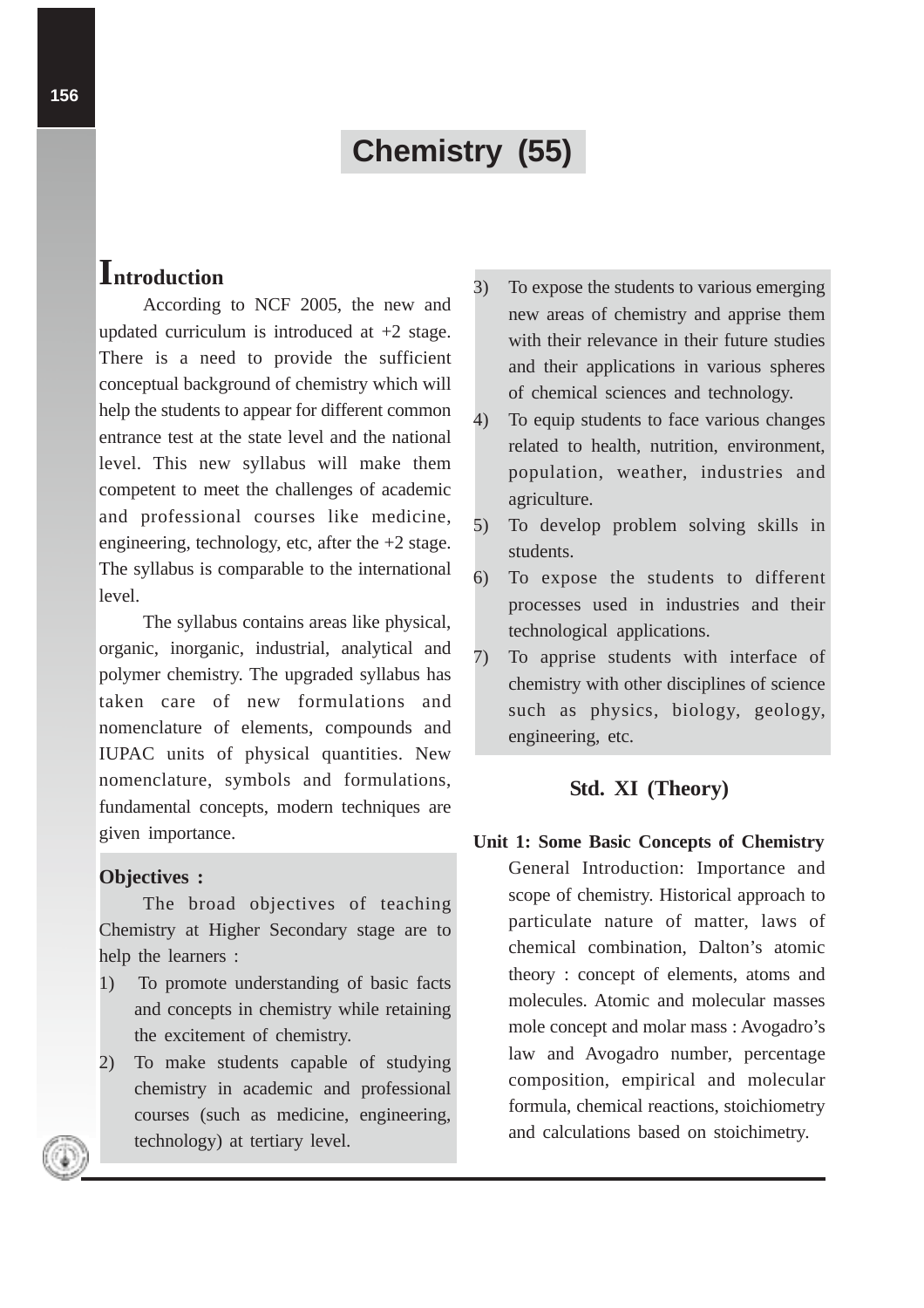## **Unit 2 :States of matter : Gases and liquids**

Three states of matter. Intermolecular interactions, type of bonding. Role of gas laws in elucidating the concept of the molecule, Boyle's law, Charles law, Gay Lussac's law. Ideal behaviour, empirical derivation of gas equation. Ideal gas equation. Deviation from ideal behaviour, liquefaction of gases. Critical temperature. Kinetic energy and molecular speeds (elementary idea) Liquid State – Vapour pressure, viscosity and surface tension (qualitative idea only, no mathematical derivations).

#### **Unit 3 : Structure of atom**

Discovery of electron, proton and neutron; atomic number, isotopes and isobars. Rutherford's model and its limitations, Bohr's model and its limitations, concept of shells and subshells, dual nature of matter and light, de Broglie's relationship, Heisenberg's uncertainty principle, concept of orbitals, quantum numbers, shapes of s, p and d orbitals, rules for filling electrons in orbitals – Aufbau principle, Pauli's exclusion principle and Hund's rule, electronic configuration of atoms, stability of half filled and completely filled orbitals.

#### **Unit 4 : Periodic table**

Significance of classification, brief history of the development of periodic table, modern periodic law and present form of periodic table, periodic trends in properties of elements atomic radii, ionic radii. Inert gas radii nomenclature of elements with atomic number greater than 100.Enthalpy: Explanation and definition of term. Ionization enthalpy, electron gain enthalpy,

electronegativity, valence.

#### **Unit 5: Redox reactions**

Concept of oxidation and reduction, redox reactions, oxidation number, Balancing redox reactions, in terms of loss and gain of electrons and change in oxidation number.

#### **Unit 6: Chemical equilibrium**

Equilibrium in physical and chemical processes, dynamic nature of equilibrium, law of mass action, equilibrium constant, factors affecting equilibrium, Le Chatelier's principle.

Ionic equilibrium: Ionization of acids and bases, strong and weak electrolytes, degree of ionization, ionization of polybasic acids, acid strength, concept of pH. Hydrolysis of salts (elementary idea). Buffer solutions, solubility product, common ion effect (with illustrative examples.) Handerson equation.

## **Unit 7 : Surface chemistry**

Adsorption – physisorption and chemisorption; factors affecting adsorption of gases on solids; catalysis : homogenous and heterogeneous, activity and selectivity: enzyme catalysis; colloidal state : distinction between true solutions, colloids and suspensions; Lyophilic, Lyophobic, multimolecular and macromolecular colloids; properties of colloids; Tyndall effect, Brownian movement, electrophoresis, coagulation; emulsion – types of emulsions. Elementary idea of nanomaterials.

## **Unit 8 : Nature of chemical bond**

Valence electrons, ionic bond, Born Haber cycle : covalent bond parameters. Lewis structure, polar character of covalent bond, covalent character of ionic bond, valence

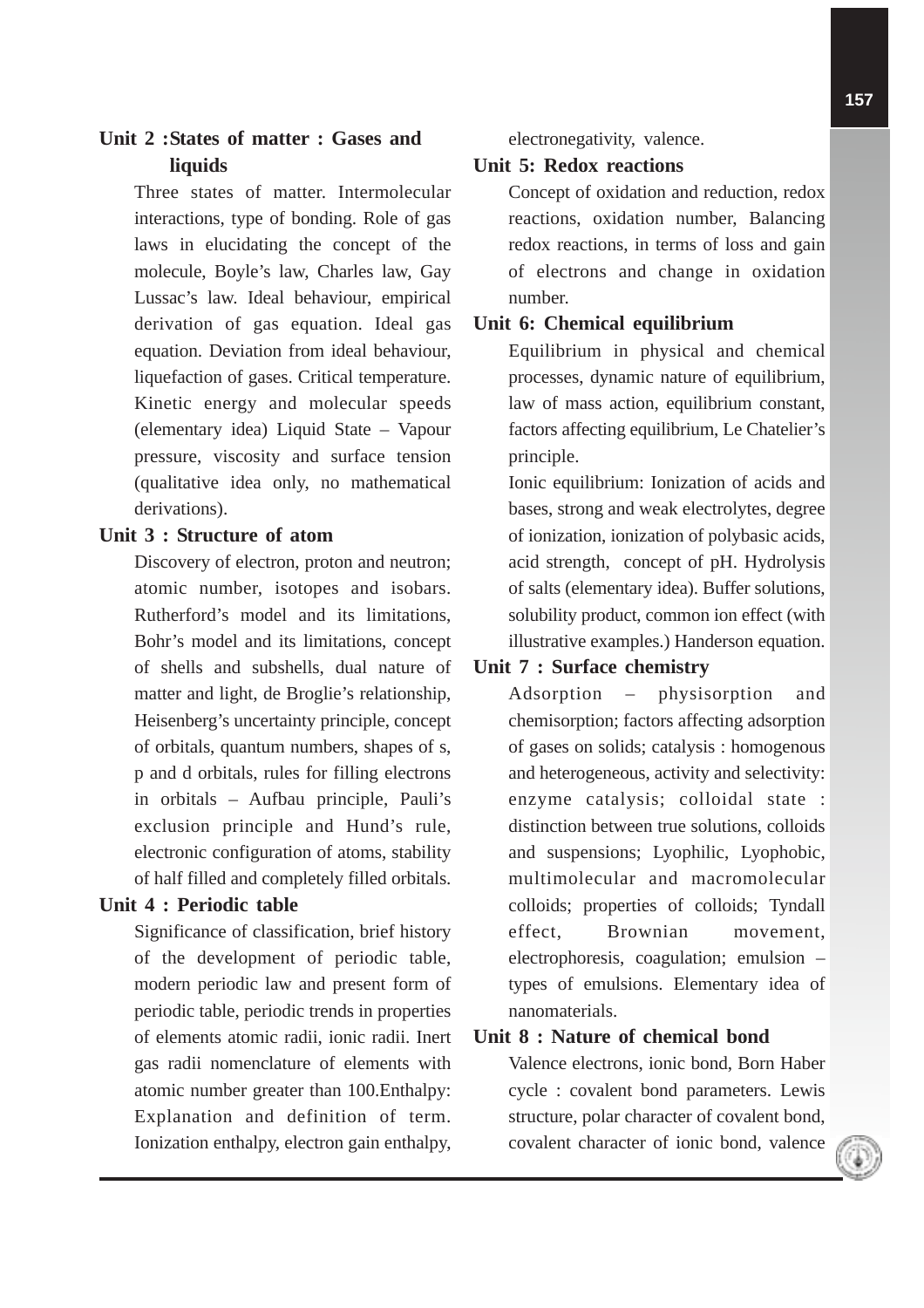bond theory, resonance, geometry of covalent molecules, VSEPR theory, concept of hybridization involving s, p and d orbitals and shapes of some simple molecules, molecular orbital theory of homonuclear diatomic molecules (qualitative idea only), hydrogen bond.

#### **Unit 9 : Hydrogen**

Position of hydrogen in periodic table, occurrence, isotopes, preparation, properties and uses of hydrogen; hydridesionic, covalent and interstitial; physical and chemical properties of water, heavy water. Hydrogen peroxide- preparation, properties and structure; hydrogen as a fuel. Uses of hydrogen peroxide.

## **Unit 10: s-Block elements (Alkali and alkaline earth metals)**

#### **Group 1 and Group 2 elements :**

General introduction, electronic configuration, occurrence, anomalous properties of the first element of each group, diagonal relationship, trends in the variation of properties (such as ionization enthalpy, atomic and ionic radii), trends in chemical reactivity with oxygen, water, hydrogen and halogens; uses. Preparation and properties of some important compounds: Sodium carbonate, sodium hydroxide and sodium hydrogen carbonate, biological importance of sodium and potassium. Calcium oxide and calcium carbonate and industrial uses of lime and limestone, biological importance of Magnesium and Calcium.

#### **Unit 11 : p-Block elements**

#### **Group Introduction to p-Block elements**

**Group 13 elements :**

General introduction, electronic

configuration, occurrence. Variation of properties, oxidation states, trends in chemical reactivity, anomalous properties of first element of the group. Boronphysical and chemical properties, some important compounds: borax, boric acids, boron hydrides. Aluminium; uses, reactions with acids and alkalies.

#### **Group 14 elements :**

General introduction, electronic configuration, occurrence, variation of properties, oxidation states, trends in chemical reactivity, anomalous behavior of first element. Carbon – catenation, allotropic forms, physical and chemical properties; uses of some important compounds; oxides. Important compounds of silicon and their uses: silicon tetrachloride, silicones, silicates and zeolites and structure of silicates.

## **Unit 12: Basic principles and techniques in organic chemistry**

General introduction, methods of qualitative and quantitative analysis, Classification and IUPAC nomenclature of organic compounds. Melting point and boiling point. Electronic displacements in a covalent bond; inductive effect, electromeric effect, resonance and hyper conjugation.Homolytic and heterolytic fission of a covalent bond; free radicals,carbocations, carbanions; electrophiles and nucleophiles, types of organic reactions.

#### **Unit 13 : Alkanes**

Classification of hydrocarbons – Nomenclature, isomerism, conformations (ethane only), physical properties, chemical reactions including free radical mechanism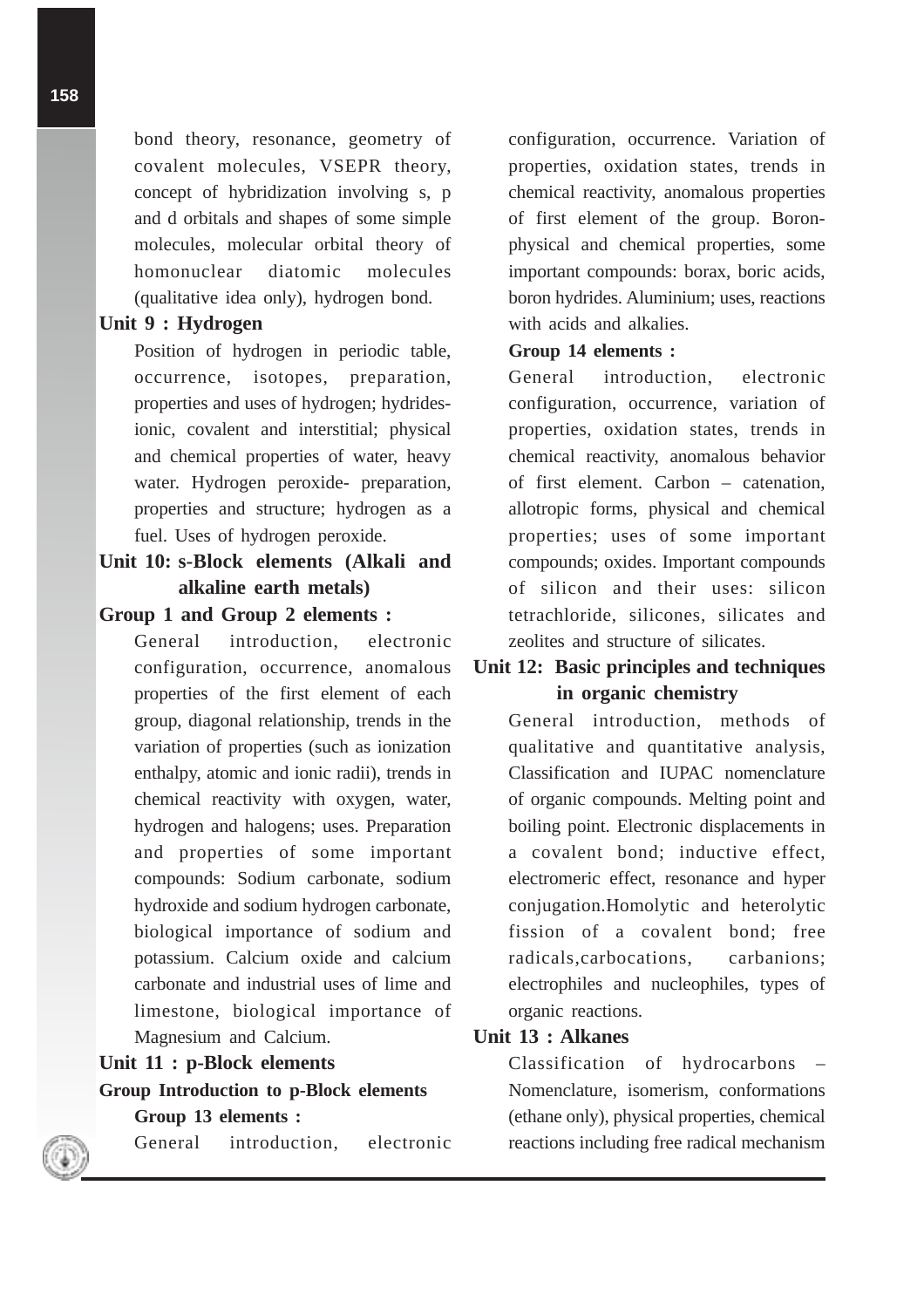of halogenation, combustion and pyrolysis.

## **Unit 14 : Alkenes**

Nomenclature, structure of double bond (ethane), geometrical isomerism, physical properties, methods of preparation. Chemical reactions; addition of hydrogen, halogen, water, hydrogen halides (Markovnikoff's addition and peroxide effect) ozonolysis, oxidation, mechanism of electrophilic addition.

## **Unit 15: Alkynes**

Nomenclature, structure of triple bond (ethylene), physical properties. Methods of preparation, chemical reactions: acidic character of alkynes, addition reaction of – hydrogen, halogens, hydrogen halides, water.

## **Unit 16 : Aromatic compounds**

Introduction, IUPAC nomenclature; benzene; resonance aromaticity; chemical properties; mechanism of electrophilic substitution. – nitration, sulphonaiton, halogenation, Friedel Craft alkylation and acylation; Carcinogenicity and toxicity.

## **UNIT-17: Environmental chemistry**

Environmental pollution- air, water and soil pollution, chemical reactions in atmosphere, smog, major atmospheric pollutants, acid rain, ozone and its reactions, effects of depletion of ozone layer, green house effect and global warming. Pollution due to industrial wastes, green chemistry as an alternative tool for reducing pollution, strategy for control of environmental pollution.

## **Practical Syllabus - Std. XI**

## **A. Basic laboratory techniques**

1. Cutting glass tube and glass rod

- 2. Bending glass tube
- 3. Drawing out a glass jet
- 4. Study of burner
- 5. Operating pinch cork
- **B. Characterization and purification of chemical substances**
- 1. Determination of melting point of an organic compound. (p-toludine, naphthalene, oxalic acid, β-naphthol, resorcinol, benzoic acid.)
- 2. Determination of boiling point of an organic compound. (acetone, methyl acetate, acetic acid, xylene (o,m,p), water)
- 3. Crystallization of impure sample of any one of the following compounds. Alum, copper sulphate, benzoic acid.

#### **C. Surface chemistry**

(a) Preparation of one lyophilic and one lyophobic sol: Lyophilic sol-starch and gum.

> Lyophobic sol–aluminium hydroxide, ferric hydroxide, arseneous sulphide.

(b) Study of the role of emulsifying agents in stabilizing the emulsion of oil.

## **D. Chemical equilibrium**

Any one of the following experiments:

(a) Study the shift in equilibrium between ferric ions and thiocyanate ions by changing the concentration of either ion. (b) Study the shift in equilibrium between  $[Co(H<sub>2</sub>O)<sub>6</sub>]^{2+}$  and chloride ions by changing the concentration of either of the ions.

#### **E. Experiments related to pH change**

- (a) Any one of the following experiments:
- Determination of pH of some solutions obtained from fruit juices, varied concentrations of acids, bases and salts using pH paper or universal indicator.
- Comparing the pH solutions of strong and

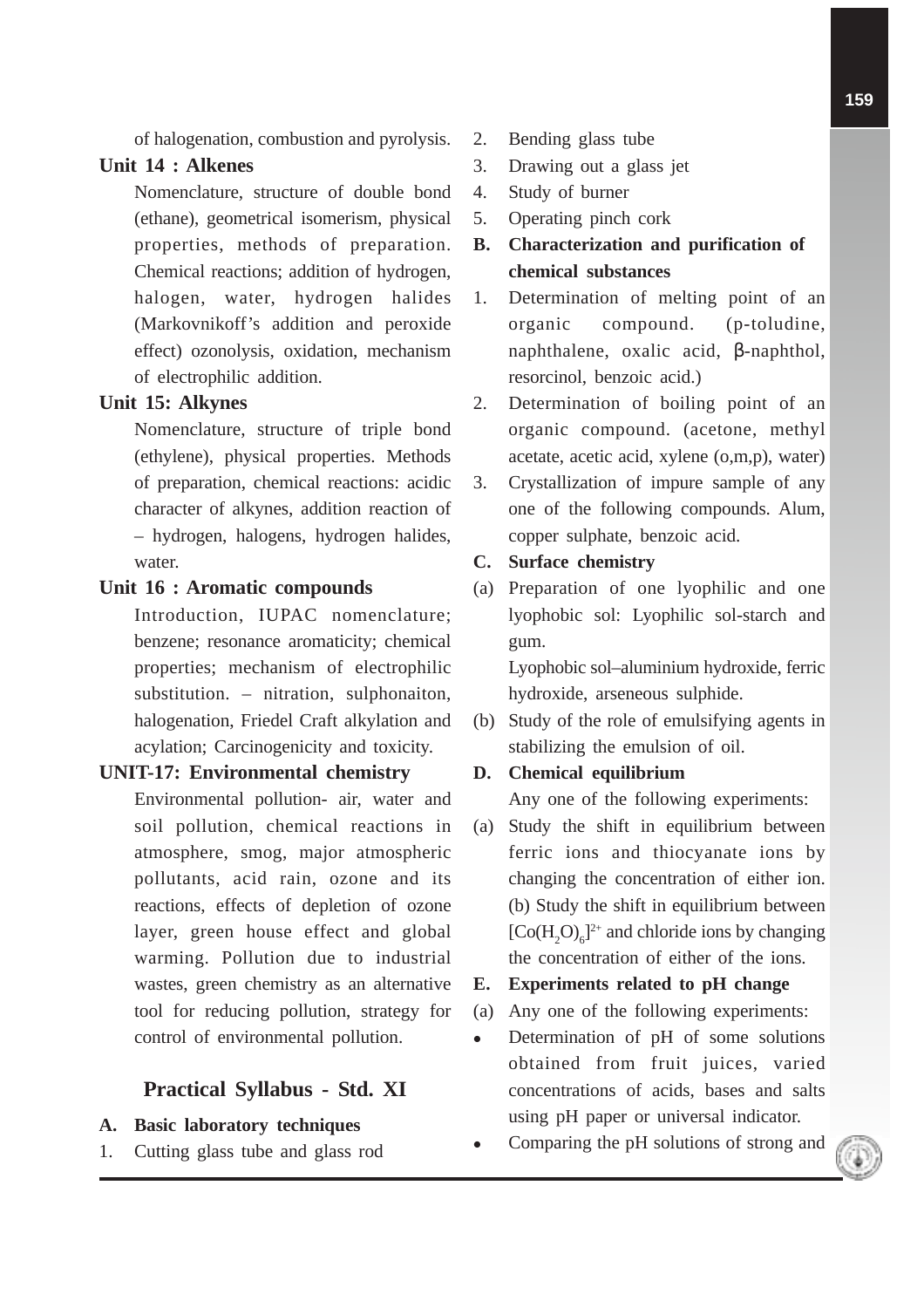weak acid of same concentration.

- Study the pH change in the titration of a strong base using universal indicator.
- (b) Study of pH change by common ion effect in case of weak acids and bases.

## **F. Quantitative estimation**

- Using a chemical balance.
- Preparation of standard solution of oxalic acid.
- Determination of strength of a given solution of sodium hydroxide by titrating it against standard solution of oxalic acid.
- Preparation of standard solution of sodium carbonate.
- Determination of strength of a given solution of hydrochloric acid by titrating it against standard sodium carbonate solution.

#### **G. Qualitative analysis**

Determination of one cation and one anion in a given salt:

Cations – Pb<sup>2+</sup>, Cu<sup>2+</sup>, Al<sup>3+</sup>, Fe<sup>3+</sup>, Mn<sup>2+</sup>, Ni<sup>2+</sup>, Zn<sup>2+</sup>, Co<sup>2+</sup>, Ca<sup>2+</sup>, Sr<sup>2+</sup>, Ba<sup>2+</sup>, Mg<sup>2+</sup>,  $NH_4^+$ 

Anions –  $CO_3^2$   $SO_3^2$   $SO_4^2$   $NO_2$   $NO_3$   $Cl^-$ ,  $\text{Br}^-, \quad \text{I}^-, \quad \text{PO}_4^{3}{}^2\text{C}_2\text{O}_4^{2}{}^2\text{CH}_3\text{COO}^-.$ 

(Note: Insoluble salts excluded)

**H. Detection of nitrogen, sulphur, chlorine, bromine and iodine** in an organic compound.

#### **PROJECT**

Scientific investigations involving laboratory testing and collecting information from other sources.

A few suggested Projects

- 1 Checking the bacterial contamination in drinking water by testing sulphide ion.
- 2 Study of the methods of purification of water.
- 3 Testing the hardness, presence of iron,

fluoride, chloride etc. depending upon the regional variation in drinking water and the study of causes of presence of these ions above permissible limit (if any).

- 4 Investigation of the foaming capacity of different washing soaps and the effect of addition of sodium carbonate on them.
- 5 Study of the acidity of different samples of the tea leaves.
- 6 Determination of the rate of evaporation of different liquids.
- 7 Study of the effect of acids and bases on the tensile strength of fibers.
- 8 Analysis of fruit and vegetable juices for their acidity.

## **Note:**

Any other investigatory project can be chosen with the approval of the teacher.

#### **Std. XII (Theory)**

#### **Unit 1: Solid State**

Classification of solids based on different forces; molecular, ionic, covalent and metallic solids, amorphous and crystalline solids (elementary idea), unit cell in two dimensional and three dimensional lattices, calculation of density of unit cell, packing in solids, voids, number of atoms per unit cell in a cubic unit cell, point defects, electrical and magnetic properties, **Band theory of metals, conductors and semiconductors and insulators and n and p type semiconductors.**

## **Unit 2 : Solutions and colligative properties**

Types of solutions, expression of concentration of solids in liquids, solubility of gases in liquids, solid solutions, colligative properties –relative lowering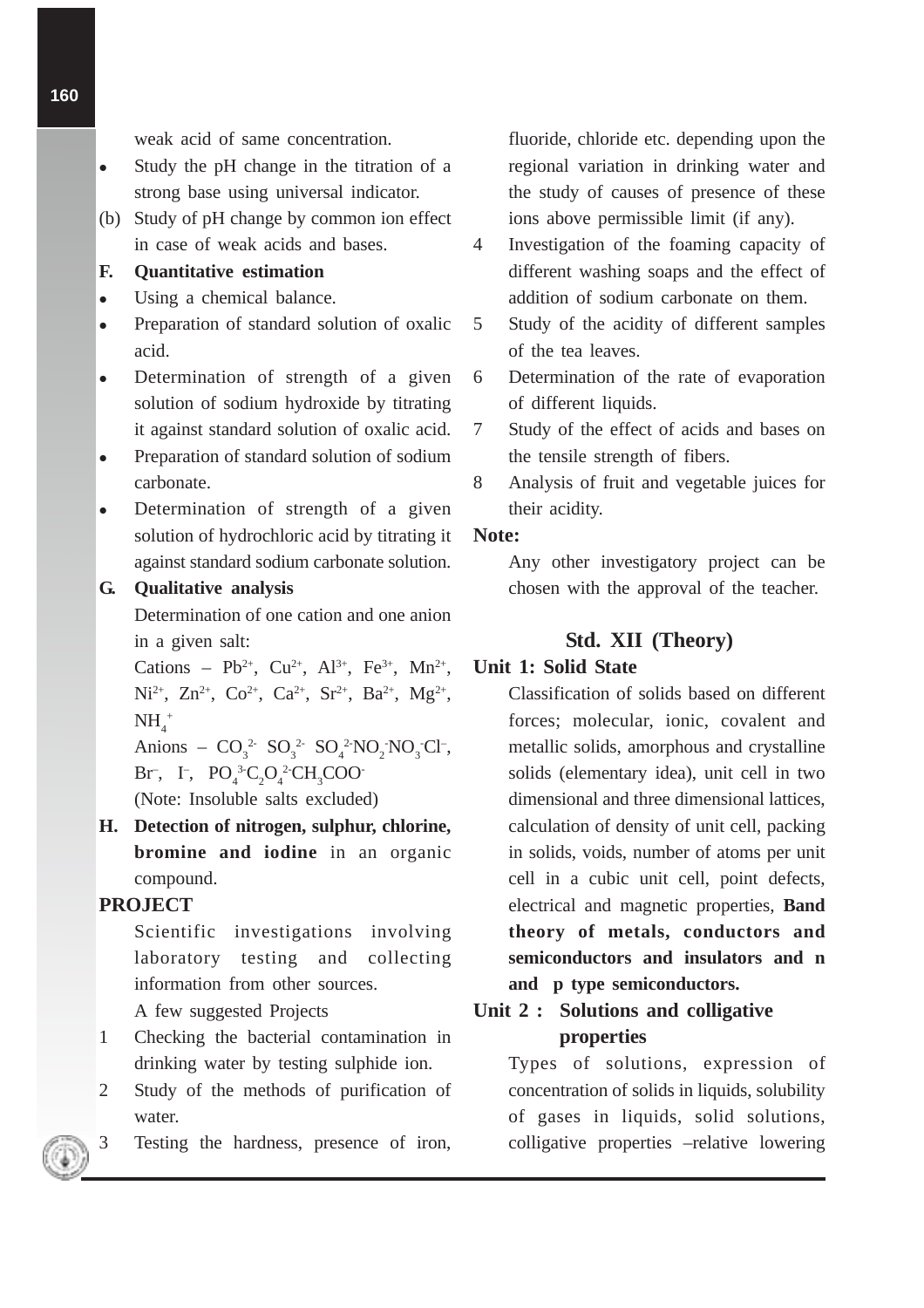of vapor pressure,**Raoult's law** elevation of boiling point, depression of freezing point, osmotic pressure, determination of molecular masses using colligative properties, abnormal molecular mass.**Van't Hoff factor and calculations involving it.**

## **Unit 3 :Chemical thermodynamics and energetic**

Concepts of system, types of systems, surroundings. Work, heat, energy, extensive and intensive properties, state functions. First law of thermodynamics – internal energy and enthalpy, Hess' law of constant heat summation, enthalpy of bond dissociation, combustion, formation, atomization, sublimation. Phase transition, ionization and solution **and dilution** Introduction of entropy as a state function, free energy change for spontaneous and non spontaneous processes, and equilibrium constant. **Second and third law of thermodynamics**

#### **Unit 4: Electrochemistry**

Redox reactions, conductance in electrolytic solutions, specific and molar conductivity, variations of conductivity with concentration, Kohlrausch's Law, electrolysis and laws of electrolysis (elementary idea), dry cell –electrolytic and galvanic cells; lead accumulator, EMF of a cell, standard electrode potential, Nernst equation and its application to chemical cells, fuel cells; corrosion. **Relation between Gibb's energy change and emf of a cell.**

## **Unit 5: Chemical kinetics**

Rate of reaction (average and instantaneous), factors affecting rate of reaction; concentration, temperature, catalyst; order and molecularity of a reaction; rate law and specific rate constant, integrated rate equations and half life (only for zero and first order reactions); concept of collision theory (elementary idea, no mathematical treatment). **Activation energy, Arrhenius equation.**

## **Unit 6 :General principles and processes of isolation of elements**

Principles and methods of extraction – concentration, oxidation, reduction electrolytic method and refining; occurrence and principle of extraction of aluminium, copper, zinc and iron

## **Unit 7: p-Block elements**

## **Group 15 elements:**

General introduction, electronic configuration, occurrence, oxidation states, trends in physical and chemical properties; nitrogen – preparation, properties and uses; compounds of nitrogen; preparation and properties of ammonia and nitric acid, oxides of nitrogen (structure only); Phoshorous-allotropic forms; compounds of phosphorous; preparation and properties of phosphine, halides  $(PCl<sub>3</sub>, PCl<sub>5</sub>)$  and oxoacids (elementary idea only).

#### **Group 16 elements:**

General introduction, electronic configuration, oxidation states, occurrence, trends in physical and chemical properties; dioxygen; preparation, properties and uses; **Classification of oxides,** simple oxides; Ozone.

Sulphur – allotropic forms; compounds of sulphur; preparation, properties and uses of sulphur dioxide; sulphurc acid; industrial process of manufacture, properties and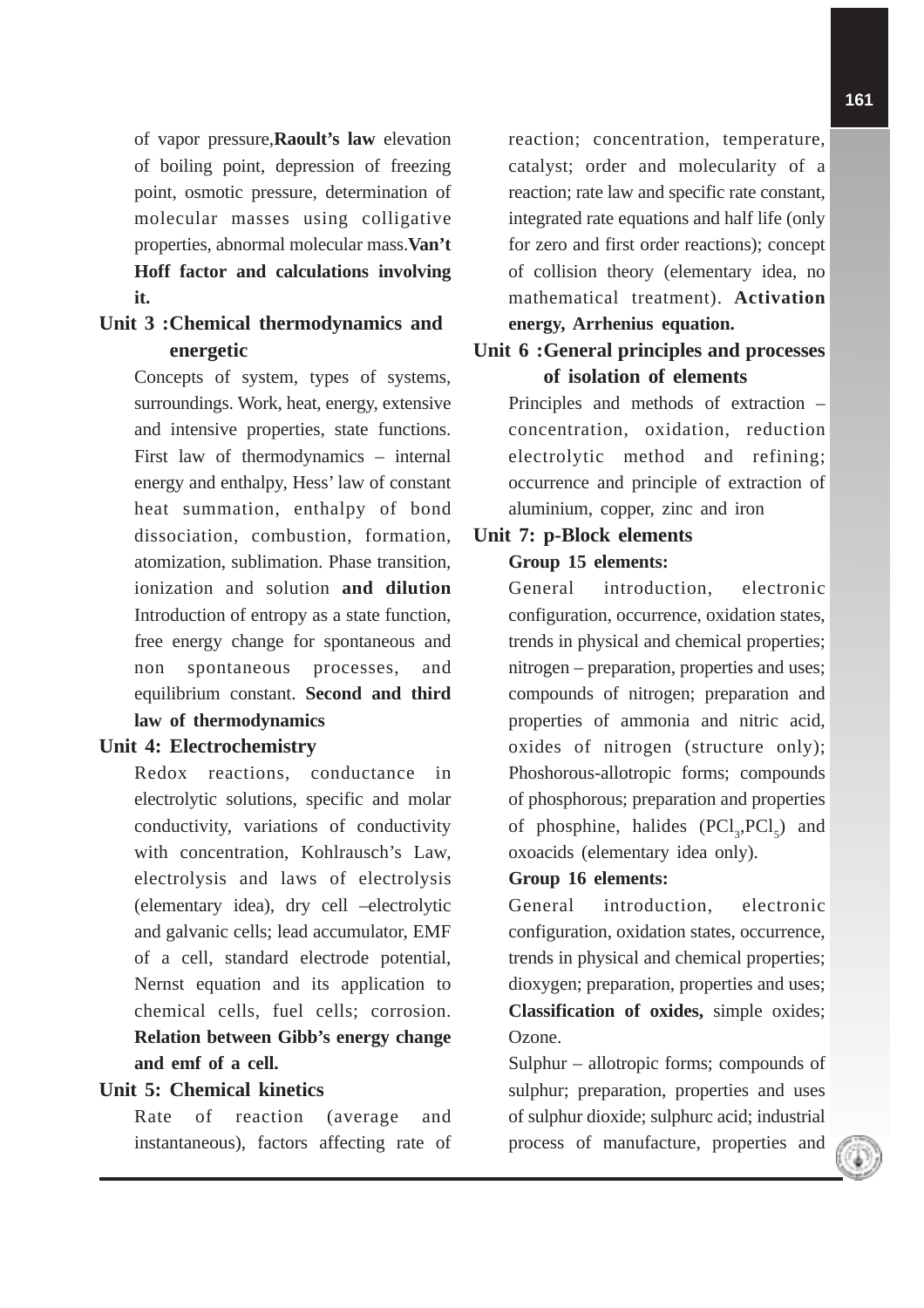uses, oxoacids of sulphur (structures only).

#### **Group 17 elements:**

General introduction, electronic configuration, oxidation states, occurrence, trends in physical and chemical properties; compounds of halogens; preparation, properties and uses of chlorine and hydrochloric acid, interhalogen compounds, oxoacids of halogens (structure only).

## **Group 18 elements:**

General introduction, electronic configuration. Occurrence, trends in physical and chemical properties, uses.

## **Unit 8 : d and f Block Elements d-Block Elements -**

General introduction, electronic configuration, occurrence and characteristics of transition metals, general trends in properties of the first row transition metals – metallic character, ionization enthalpy, oxidation states, ionic radii, colour, catalytic property, magnetic properties, interstitial compounds, alloy formation preparation and properties of  $K_2Cr_2O_7$  and  $KMD_4$ .

#### **f-Block elements-**

**Lanthanoids –** Electronic configuration, oxidation states, chemical reactivity and lanthanoid contraction **and its consequences. Actinoids –** Electronic configuration, oxidation states. **Comparison with lanthanoids.**

#### **Unit 9: Coordination compounds**

Coordination compounds – Introduction, ligands, coordination number, colour, magnetic properties and shapes, IUPAC nomenclature of mononuclear coordination compounds, bonding; **Werner's theory,** **VBT, CFT**. isomerism, **(structural and stereo)** importance of coordination compounds (in qualitative analysis, extraction of metals and biological systems).

## **Unit 10 : Halogen derivatives of alkanes (and arenes)**

#### **Haloalkanes :**

Nomenclature, nature of C-X bond, physical and chemical properties, mechanism of substitution reactions. **Stability of carbocations,R-S and d-l configuration**

#### **Haloarenes :**

Nature of C-X bond, substitution reactions (directive influence of halogen for monosubstituted compounds only) **stability of carbocations, R-S and d-l configurations**. Uses and environmental effects of – dichloromethane, thrichloromethane, tetrachloromethane, iodoform, freons, DDT.

## **Unit 11 : Alcohols, phenols and ethers Alcohols :**

Nomenclature, methods of preparation, physical and chemical properties (of primary alcohols only); identification of primary, secondary and tertiary alcohols; mechanism of dehydration, uses of methanol and ethanol.

#### **Phenols:**

Nomenclature, methods of preparation, physical and chemical properties, acidic nature of phenol, electrophillic substitution reactions, uses of phenols.

#### **Ethers :**

Nomenclature, methods of preparation, physical and chemical properties, uses.

**Unit 12 : Aldehydes, ketones and**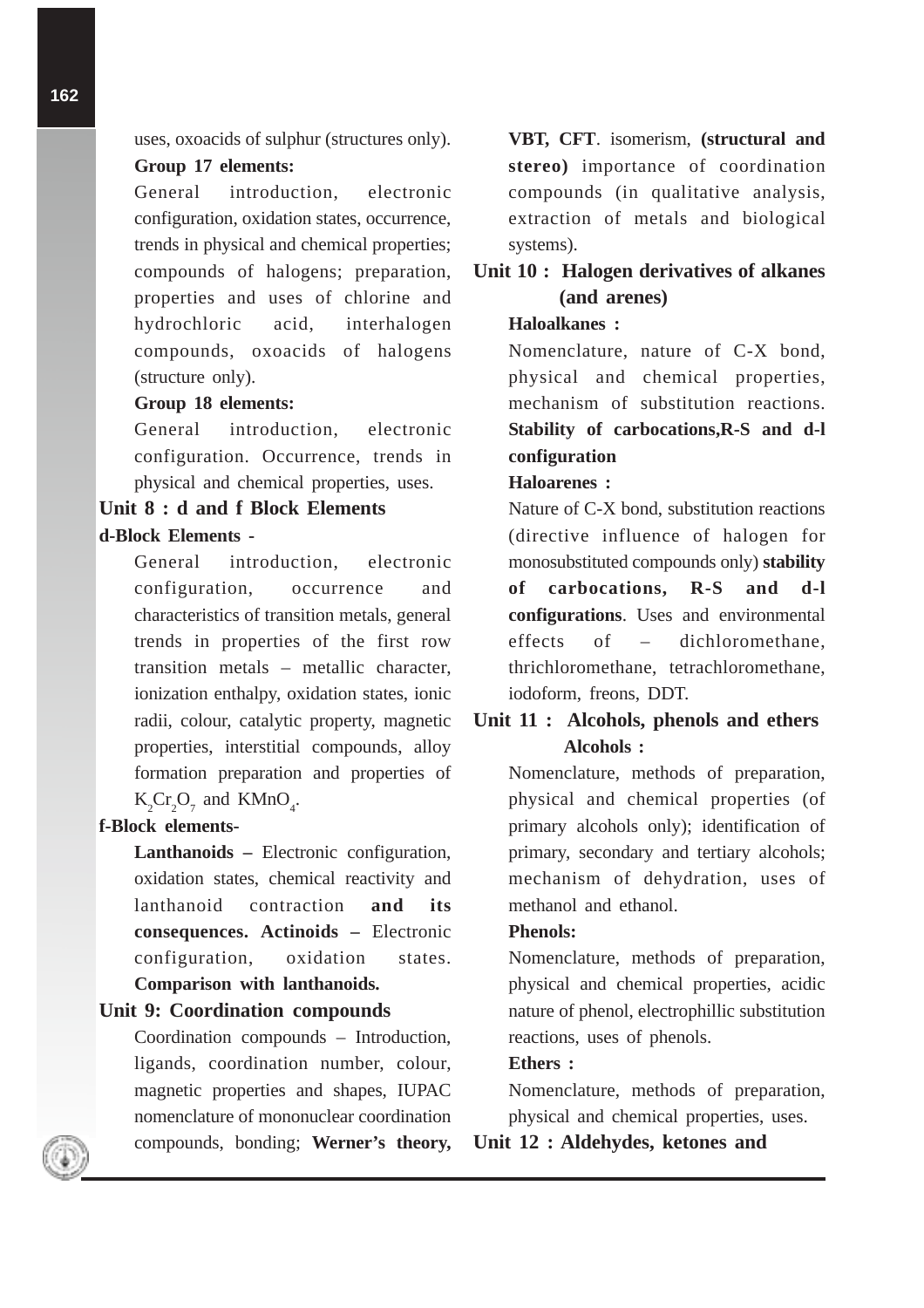#### **carboxylic acids**

#### **Aldehydes and ketones :**

Nomenclature, nature of carbonyl group, methods of preparation. Physical and chemical properties, mechanism of nucleophilic addition, reactivity of alpha hydrogen in aldehydes; uses.

#### **Carboxylic acids :**

Nomenclature, acidic nature, methods of preparation, physical and chemical properties; uses.

## **Unit 13: Organic compounds containing nitrogen**

Nitro compounds-General methods of preparation and chemical reactions

## **Amines :**

Nomenclature, classification, structure, methods of preparation, physical and chemical properties, uses, identification of primary, secondary and tertiary amines.

#### **Cyanides and isocyanides:**

Will be mentioned at relevant places in context.

#### **Diazonium salts:**

Preparation, chemical reactions and importance in synthetic organic chemistry.

#### **Unit 14: Biomolecules**

#### **Carbohydrates:**

Classification (aldoses and ketoses), monosaccahrides **d-l configuration** (glucose and fructose), oligosaccharides (sucrose, lactose, maltose), polysaccharides (starch, cellulose, glycogen), importance. **Proteins:**

Elementary idea of  $\alpha$  -amino acids, peptide, linkage, polypeptides, proteins; structure of amines-primary, secondary, tertiary structure and quaternary structures (qualitative idea only), denaturation of proteins; enzymes.

Lipids and hormones (elementary idea) excluding structure, their classification and functions.

**Vitamins:** Classification and functions. **Nucleic acids:** DNA and RNA

#### **Unit 15: Polymers**

Classification - natural and synthetic, methods of polymerization (addition and condensation), copolymerization. Some important polymers; natural and synthetic like polythene, nylon, polyesters, bakelite, and rubber. **Biodegradable and non biodegradable polymers.**

#### **Unit 16: Chemistry in everyday life :**

- 1. **Chemicals in medicines :** analgesics, tranquilizers, antiseptics, disinfectants, antimicrobials, antifertility drugs, antibiotics, antacids, antihistamines **elementary idea of antioxidants**
- 2. **Chemicals in food :** Preservatives, artificial sweetening agents.
- 3. **Cleansing agents :** Soaps and detergents, cleansing action.

#### **Practical Syllabus - Std. XII**

#### **A. Chemical Kinetics**

(Any one of the following) :

- (a) Effect of concentration and temperature on the rate of reaction between sodium thiosulphate and hydrochloric acid.
- (b) Study of reaction rate of any one of the following:
	- (i) Reaction of iodide ion with hydrogen peroxide at room temperature using different concentration of iodide ions.
	- (ii) Reaction between potassium iodate,  $KIO_3$  and sodium sulphite  $(Na_2SO_3)$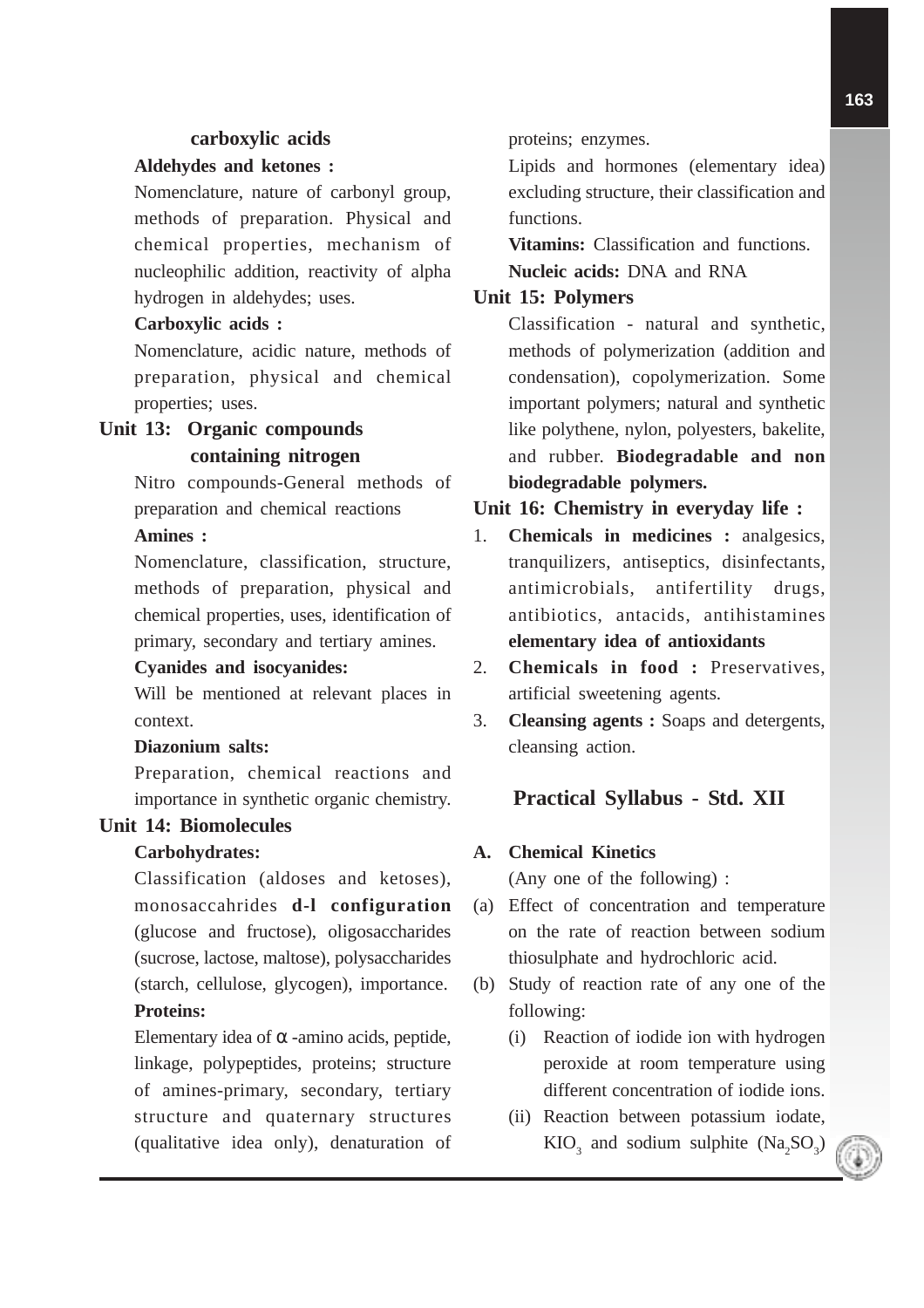using starch solution as indicator (clock reaction).

(c) Acid hydrolysis of ethyl acetate.

## **B. Thermochemistry**

Any one of the following experiments:

- i] Enthalpy of dissolution of copper sulphate or potassium nitrate.
- ii] Enthalpy of neutralization of strong acid (HCl) and strong base (NaOH).
- iii] Determination of enthalpy change during interaction (hydrogen bond formation) between acetone and chloroform.
- iv] Heat of displacement of Cu from  $CuSO<sub>4</sub>$ by Zn.

## **C. Electrochemistry**

Variation of cell potential in  $Zn|Zn^{2+}||Cu^{2+}|Cu$  with change in concentration of electrolytes  $(CuSO<sub>4</sub>$  or  $ZnSO<sub>4</sub>$ ) ) at room temperature (demonstration).

## **D. Chromatography (demonstration)**

- (i) Separation of pigments from extracts of leaves and flowers by paper chromatography and determination of Rf values.
- (ii) Separation of constituents present in an inorganic mixture containing two cations only (constituents having large difference in Rf values to be provided).

## **E. Preparation of Inorganic Compounds**

- (i) Preparation of double salt of ferrous ammonium sulphate or potash alum.
- (ii) Preparation of potassium ferric oxalate.

## **F. Preparation of Organic Compounds**

- (i) p-Nitrocetanilide
- (ii) Aniline yellow or 2- Napthol aniline dye.
- (iii) Iodoform
- (iv) Phthalic or succinic anhydride.
- (v) Di-benzal acetone

**G. Tests for the functional groups present in organic compounds**

> Unsaturation, alcoholic, phenolic, aldehydic, ketonic, carboxylic and amino (primary) groups.

- **H. Characteristic tests of arbohydrates, fats and proteins in pure samples and their detection in given food stuffs.**
- **I. Determinaiton of concentration/molarity of KMnO4 solution by titrating it against a standard solution of:**
- (i) Oxalic acid
- (ii) Ferrous ammonium sulphate (Students will be required to prepare standard solutions by weighing themselves).

## **J. Qualitative analysis**

- 1) Determination of two cations from a given mixture of salts.
- 2) Determination of two anions from a given mixture of salts.

**Cations – Pb<sup>2+</sup>, Cu<sup>2+</sup>, As<sup>3+</sup>, Al<sup>3+</sup>, Fe<sup>3+</sup>,** Mn<sup>2+</sup>, Zn<sup>2+</sup>, Co<sup>2+</sup>, Ni<sup>2+</sup>, Ca<sup>2+</sup>, Sr<sup>2+</sup>, Ba<sup>2+</sup>,  $Mg^{2+}, NH_4^+,$ **Anions** –  $CO_3^2$ ,  $SO_3^2$ ,  $SO_4^2$ ,  $NO_2$   $NO_3$ , Cl<sup>-</sup>, Br<sup>-</sup>, I<sup>-</sup>, PO<sub>4</sub><sup>3</sup>- C<sub>2</sub>O<sub>4</sub><sup>2</sup>- CH<sub>3</sub>COO<sup>-</sup>

(Note : Insoluble salts excluded.)

## **PROJECT**

Scientific investigations involving laboratory testing and collecting information from other sources.

## **A few suggested Projects:**

- 1 Study of presence of oxalate ions in guava fruit at different stages of ripening.
- 2 Study of quantity of casein present in different samples of milk.
- 3 Preparation of soyabean milk and its comparison with the natural milk with